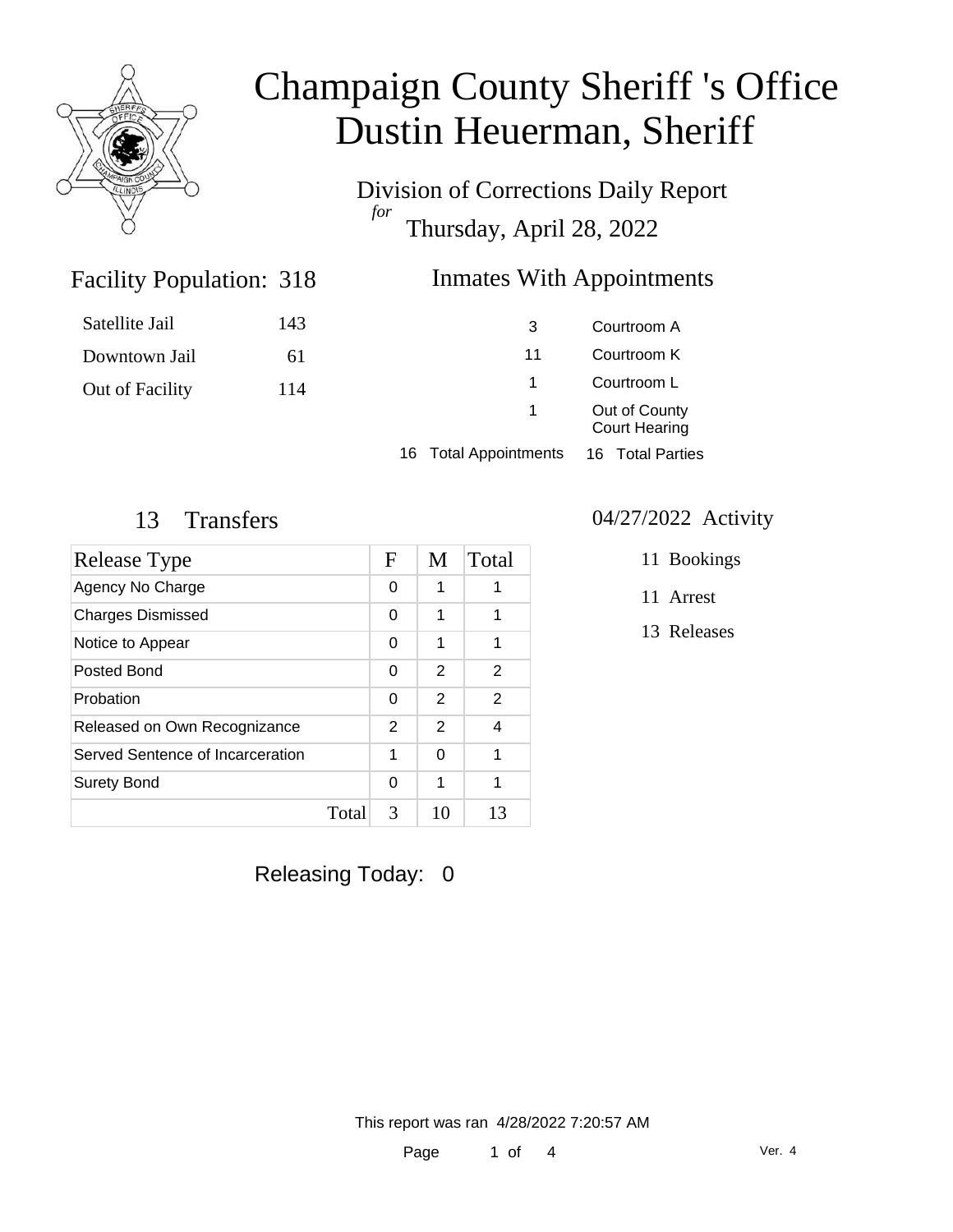

Division of Corrections Daily Report *for* Thursday, April 28, 2022

#### Custody Status Count

- Civil Sentenced CCCC 1
- Electronic Home Dentention 14
	- Felony Arraignment 6
		- Felony Other 1
	- Felony Pre-Sentence 8
		- Felony Pre-Trial 236
	- Felony Pre-Trial DUI 5
	- Felony Sentenced CCSO 3
	- Felony Sentenced IDOC 22
		- Hold Sentenced IDOC 1
	- Misdemeanor Arraignment 3
		- Misdemeanor Pre-Trial 9
- Misdemeanor Sentenced CCSO 1
	- Petition to Revoke 2
	- Remanded to DHS 5
		- Traffic Pre-Trial 1
			- Total 318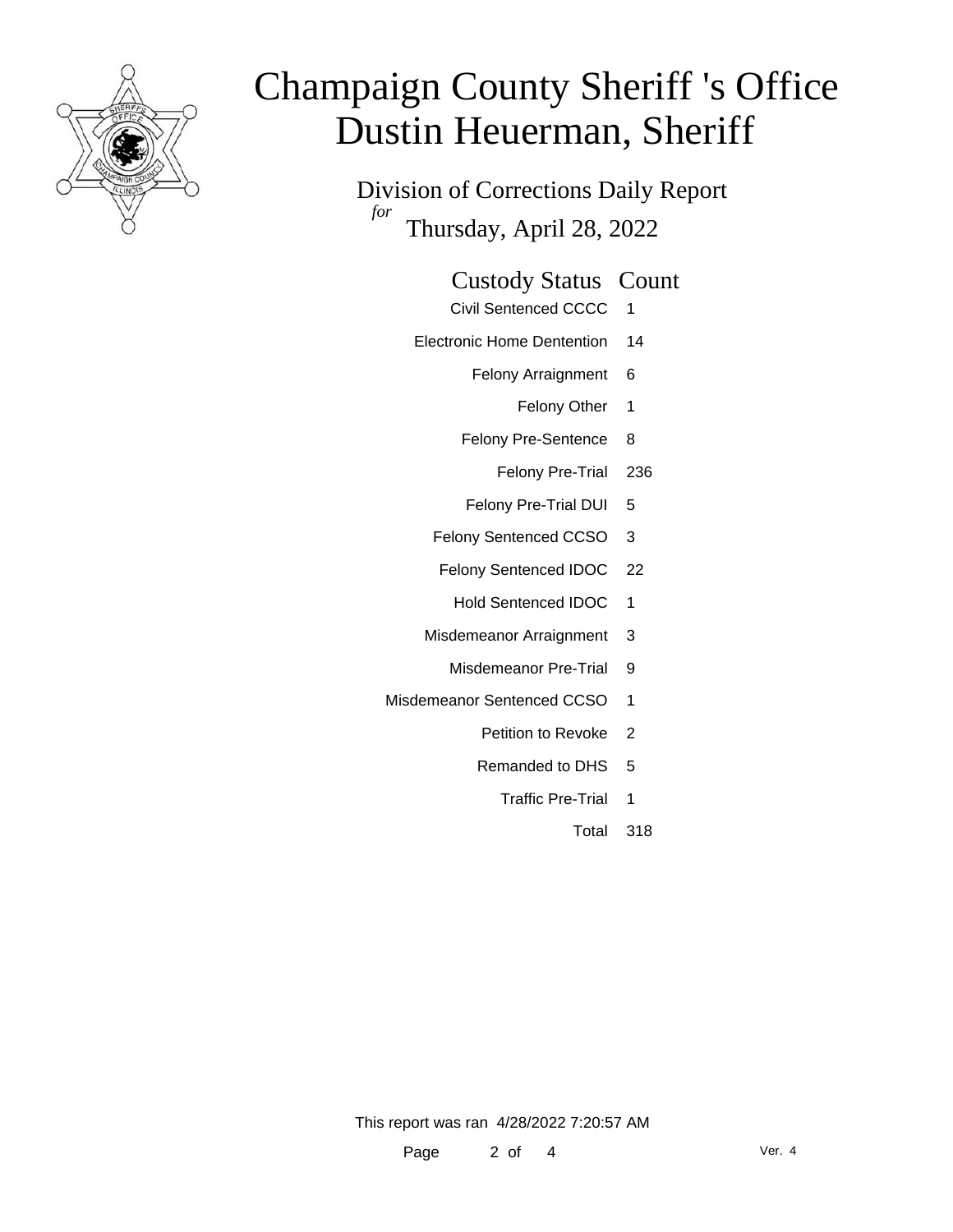

Division of Corrections Daily Report *for* Thursday, April 28, 2022

### Inmates With Appointments

| Jailing Party Name              | Location                       | Number of Records / Node |
|---------------------------------|--------------------------------|--------------------------|
| ANDERSON, ERIC ALAN             | Courtroom K                    | 1 / Satellite Jail       |
| <b>BAILEY, DANIEL SCOTT</b>     | Courtroom A                    | 1 / Downtown Jail        |
| BROADWAY, ELLIS, Junior         | Courtroom K                    | 1 / Satellite Jail       |
| FREED, LOGAN SUZANNE            | Courtroom L                    | 1 / Satellite Jail       |
| <b>GIPSON, JERRION CONTREAL</b> | Courtroom K                    | 1 / Satellite Jail       |
| HERNANDEZ, CESAR ALEXIS         | Courtroom K                    | 1 / Satellite Jail       |
| <b>JENKINS, KORON SAMUEL</b>    | Courtroom K                    | 1 / Satellite Jail       |
| JOHNSTON, JARED LANE            | Courtroom K                    | 1 / Satellite Jail       |
| KELLEY, MEGAN MARIE             | Courtroom K                    | 1 / Satellite Jail       |
| KINSEL, EVERAL MICHAEL WILLIAM  | Out of County Court<br>Hearing | 1 / Downtown Jail        |
| LOOR, ARIANA ISABELLA           | Courtroom K                    | 1 / Satellite Jail       |
| MARSH, PAUL OLUFUNMILAYO        | Courtroom A                    | 1 / Downtown Jail        |
| MCDONALD, RAYTRELL DOMINIQUE    | Courtroom K                    | 1 / Satellite Jail       |
| STOFFLE, KELLY ANNE             | Courtroom A                    | 1 / Satellite Jail       |
| YOUNG, WESTON KEITH             | Courtroom K                    | 1 / Satellite Jail       |
| ZINK, PRESTIN L                 | Courtroom K                    | 1 / Downtown Jail        |

**Transfers** 

| TE, ERICKA KENNETRA         | Release         |
|-----------------------------|-----------------|
| 4-ROMERO, LUCERO            | Served 9        |
| , DANIEL LOWELL, Junior     | Release         |
| <b>GHLIN, TYLER MARTIN</b>  | Charges         |
| , SARAH LANDSEY             | Release         |
| <b>JOSHUA JAMES</b>         | Notice to       |
| <b>IAN, ZACHARY WILLIAM</b> | Release         |
| <b>CODIE MICHAEL</b>        | <b>Surety B</b> |

| CAVETTE, ERICKA KENNETRA     | Released on Own Recognizance     | Satellite Jail  |
|------------------------------|----------------------------------|-----------------|
| GARCIA-ROMERO, LUCERO        | Served Sentence of Incarceration | Out of Facility |
| LANCE, DANIEL LOWELL, Junior | Released on Own Recognizance     | Satellite Jail  |
| MCLAUGHLIN, TYLER MARTIN     | <b>Charges Dismissed</b>         | Satellite Jail  |
| <b>MYERS, SARAH LANDSEY</b>  | Released on Own Recognizance     | Satellite Jail  |
| NIBBE, JOSHUA JAMES          | Notice to Appear                 | Satellite Jail  |
| OVERMAN, ZACHARY WILLIAM     | Released on Own Recognizance     | Satellite Jail  |
| SWAN, CODIE MICHAEL          | <b>Surety Bond</b>               | Satellite Jail  |